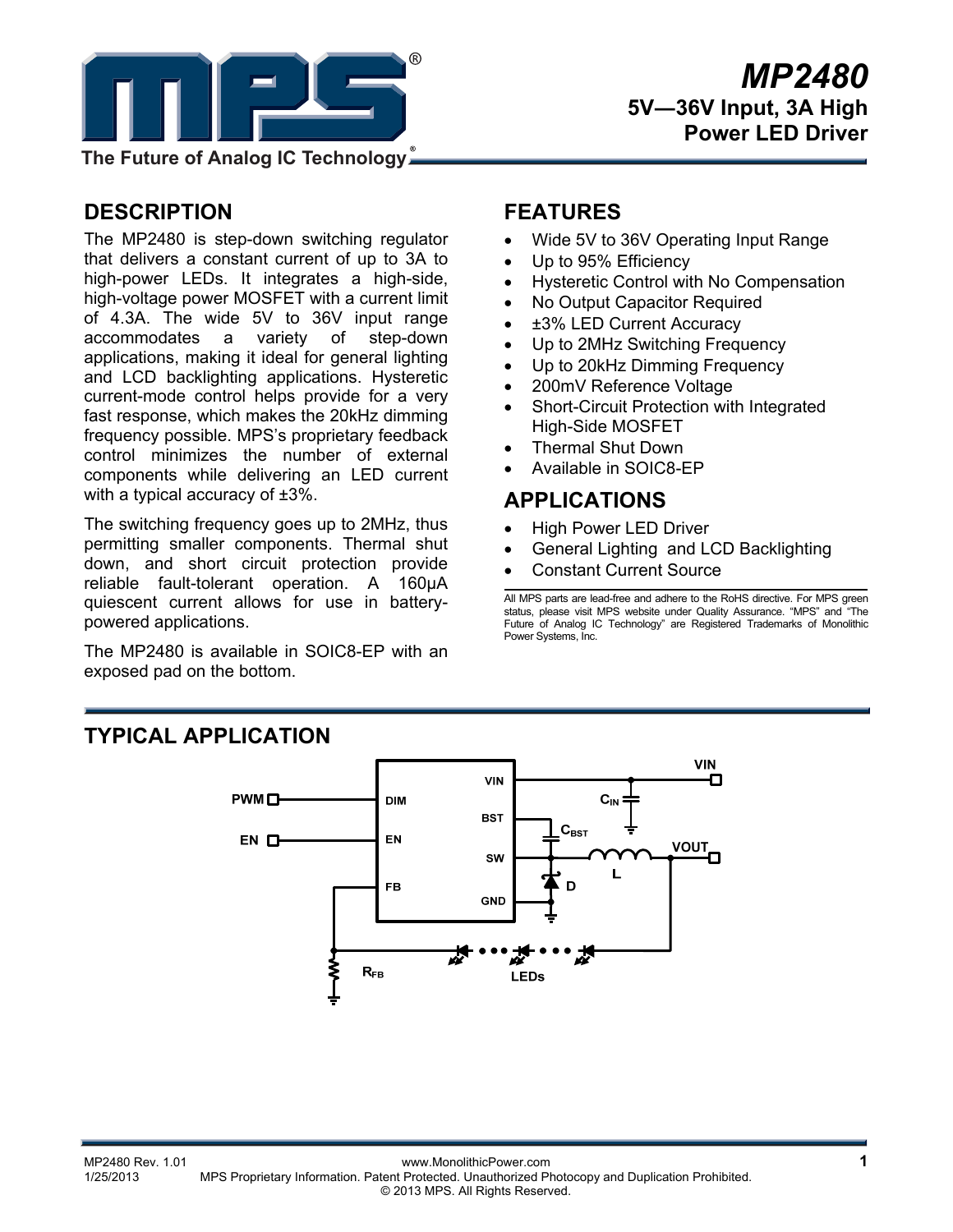

## **ORDERING INFORMATION**

| <b>Part Number</b> | Package  | <b>Top Marking</b> | Free Air Temperature $(T_A)$ |  |
|--------------------|----------|--------------------|------------------------------|--|
| MP2480DN*          | SOIC8-EP | MP2480             | -40°C to +85°C               |  |

**\*** For Tape & Reel, add suffix –Z (e.g. MP2480DN–Z); For RoHS compliant packaging, add suffix –LF (e.g. MP2480DN–LF–Z)



### **ABSOLUTE MAXIMUM RATINGS (1)**

| Supply Voltage (V <sub>IN</sub> )-0.3V to +40V           |  |
|----------------------------------------------------------|--|
| Switch Voltage ( $V_{SW}$ ) -0.5V to ( $V_{IN}$ + 0.5V)  |  |
|                                                          |  |
|                                                          |  |
|                                                          |  |
| Continuous Power Dissipation $(T_A = 25^{\circ}C)^{(2)}$ |  |
|                                                          |  |
|                                                          |  |
| Storage Temperature -65°C to +150°C                      |  |
|                                                          |  |

## *Recommended Operating Conditions* **(3)**

| Maximum Junction Temp. $(T_J)$ 125°C |  |
|--------------------------------------|--|

# *Thermal Resistance* **(4)** *θJA θJC*

SOIC8-EP ...............................50 ...... 10... °C/W

#### **Notes:**

- 1) Exceeding these ratings may damage the device.
- 2) The maximum allowable power dissipation is a function of the maximum junction temperature  $T_J(MAX)$ , the junction-toambient thermal resistance  $\theta_{JA}$ , and the ambient temperature  $T_A$ . The maximum allowable continuous power dissipation at any ambient temperature is calculated by  $P_D(MAX)=(T_J(MAX)-T_J(MAX)-T_J(MAX)-T_J(MAX)-T_J(MAX)$  $T_A$ )/ $\theta_{JA}$ . Exceeding the maximum allowable power dissipation will cause excessive die temperature, and the regulator will go into thermal shutdown. Internal thermal shutdown circuitry protects the device from permanent damage.
- 3) The device is not guaranteed to function outside of its operating conditions.
- 4) Measured on JESD51-7 4-layer board.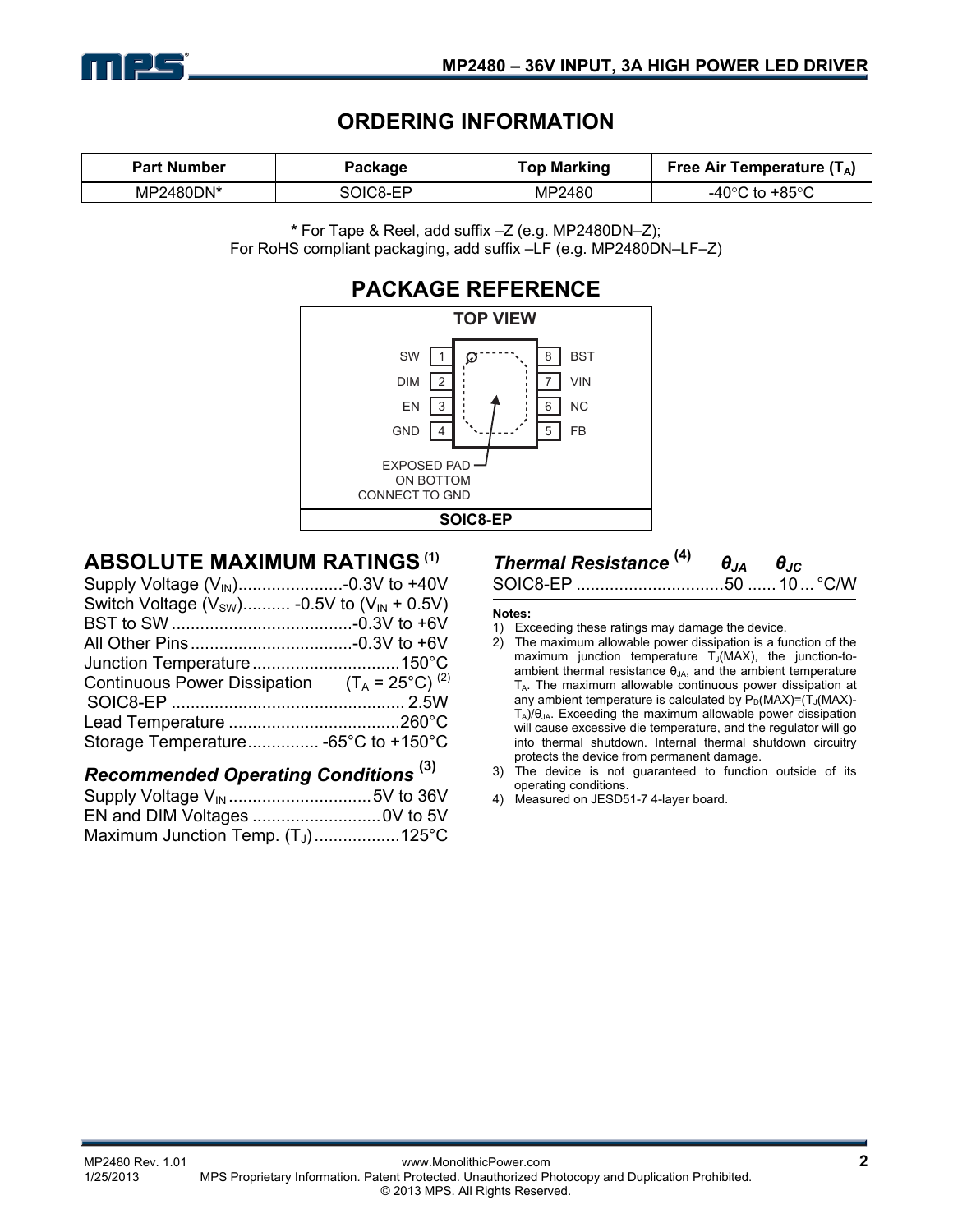

# **ELECTRICAL CHARACTERISTICS**

### V<sub>IN</sub> = 24V, T<sub>A</sub>= 25°C, unless otherwise noted.

**Specifications over temperature are guaranteed by design and characterization.** 

| <b>Parameter</b>                          | Symbol                       | <b>Condition</b>                                                          | Min    | <b>Typ</b>     | <b>Max</b> | <b>Units</b>    |
|-------------------------------------------|------------------------------|---------------------------------------------------------------------------|--------|----------------|------------|-----------------|
| VIN UVLO threshold                        |                              |                                                                           | 3.6    | 4.0            | 4.4        | V               |
| <b>VIN UVLO hysteresis</b>                |                              |                                                                           |        | 0.4            |            | V               |
| Shutdown supply current                   |                              | $V_{EN} = 0V$                                                             |        | $\overline{2}$ | 5          | μA              |
| Quiescent supply current                  |                              | No load, $V_{FB} = 250 \text{mV}$                                         |        | 160            | 220        | μA              |
| Upper switch on resistance <sup>(5)</sup> | $R_{DS(ON)}$                 | $V_{BST} - V_{SW} = 5V$                                                   |        | 150            |            | $m\Omega$       |
| Upper switch leakage current              | <b>I</b> <sub>SWLK</sub>     | $V_{EN} = 0V$ , $V_{SW} = 0V$                                             |        | 0.01           | 1          | μA              |
| <b>Current limit</b>                      | $I_{\text{PK}}$              | $V_{FB} = 0.15V$                                                          | 3.5    | 4.3            |            | Α               |
| EN up threshold                           | $V_{E\underline{NH}}$        |                                                                           | 1.4    | 1.55           | 1.7        | $\vee$          |
| EN threshold hysteresis                   | $\mathsf{V}_{\mathsf{ENHY}}$ |                                                                           |        | 320            |            | mV              |
| EN input current                          | $I_{ENI}$                    | $V_{EN} = 5V$                                                             |        | 0.01           | 1          | μA              |
| EN sinking current                        | $I_{ENS}$                    | $V_{EN}$ = 2V                                                             |        | 2              | 3          | μA              |
| DIM up threshold                          | V <sub>DIMH</sub>            |                                                                           | 0.8    | 1.15           | 1.5        | V               |
| DIM threshold hysteresis                  | $V_{DIMHY}$                  |                                                                           |        | 300            |            | mV              |
| DIM input current                         | I <sub>DIM</sub>             | $V_{\text{DIM}} = 5V$                                                     | $-1$   |                | 1          | μA              |
|                                           |                              | $V_{\text{DIM}} = 0V$                                                     | $-5$   |                | $-1$       | μA              |
| Feedback voltage threshold high (5)       | V <sub>FBH</sub>             | $5V < V_{IN} < 36V$ , $V_{FB}$ rising from<br>0V until $V_{SW}$ < 30V     | 220    | 225            | 230        | mV              |
| Feedback voltage threshold low (5)        | V <sub>FBL</sub>             | $5V < V_{IN} < 36V$ , $V_{FB}$ falling<br>from 0.25V until $V_{SW}$ > 30V | 170    | 175            | 180        | mV              |
| FB pin input current                      | $I_{FB}$                     | $V_{FB} = 5V$ or 0V                                                       | $-100$ |                | 100        | nA              |
| Max duty cycle <sup>(5)</sup>             | $D_{MAX}$                    |                                                                           |        | 98             |            | $\%$            |
| Thermal shutdown <sup>(5)</sup>           |                              | Hysteresis = $20^{\circ}$ C                                               |        | 150            |            | $\rm ^{\circ}C$ |

**Note:** 

5) Guaranteed by design.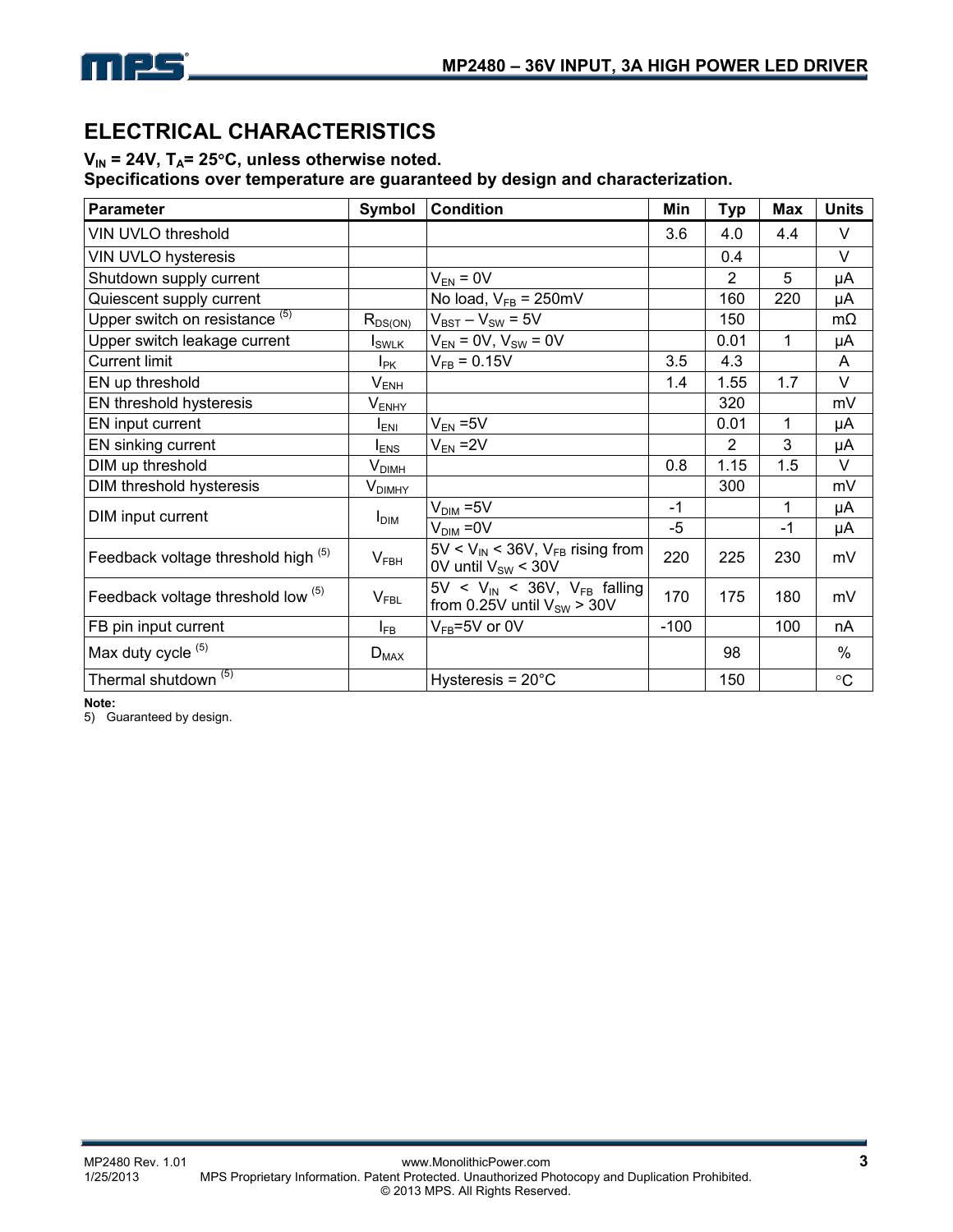

### **PIN FUNCTIONS**

| SOIC8-EP<br>Pin# | <b>Name</b>            | <b>Description</b>                                                                                                                                                                                                             |
|------------------|------------------------|--------------------------------------------------------------------------------------------------------------------------------------------------------------------------------------------------------------------------------|
|                  | SW                     | Switch Node. Output from the high-side switch. Requires a low- $V_F$ Schottky rectifier.<br>Place the rectifier close to the SW pins to reduce switching spikes.                                                               |
| 2                | DIM                    | PWM Dimming Input. Pull this pin below the specified threshold to turn dimming off. Pull<br>this pin above the specified threshold to turn dimming on. If there is no need for<br>dimming, connect DIM and EN pins together.   |
| 3                | EN                     | Enable Input. Pull this pin below the specified threshold to shutdown the chip. Pull this<br>pin up above the specified threshold or leave it floating to enable the chip.                                                     |
| 4                | GND,<br>Exposed<br>pad | Ground. Connect as close as possible to the output capacitor. Avoid the high-current<br>switching paths. Connect exposed pad to GND plane for optimal thermal performance.                                                     |
| 5                | FB.                    | Feedback. Input to hysteretic comparators. Connect an external current sensing resistor<br>in series with the LEDs to GND. Connects with the feedback voltage; regulated at<br>+200mV with 25% ripple.                         |
| 6                | NC.                    | Not connected                                                                                                                                                                                                                  |
| 7                | <b>VIN</b>             | Input Supply. Supplies power to all the internal control circuitry, including both bootstrap<br>regulators and the high-side switch. Place a decoupling capacitor to ground close to this<br>pin to minimize switching spikes. |
| 8                | <b>BST</b>             | Bootstrap. Positive power supply for the internal floating high-side MOSFET driver.<br>Connect a bypass capacitor between this pin and SW pin.                                                                                 |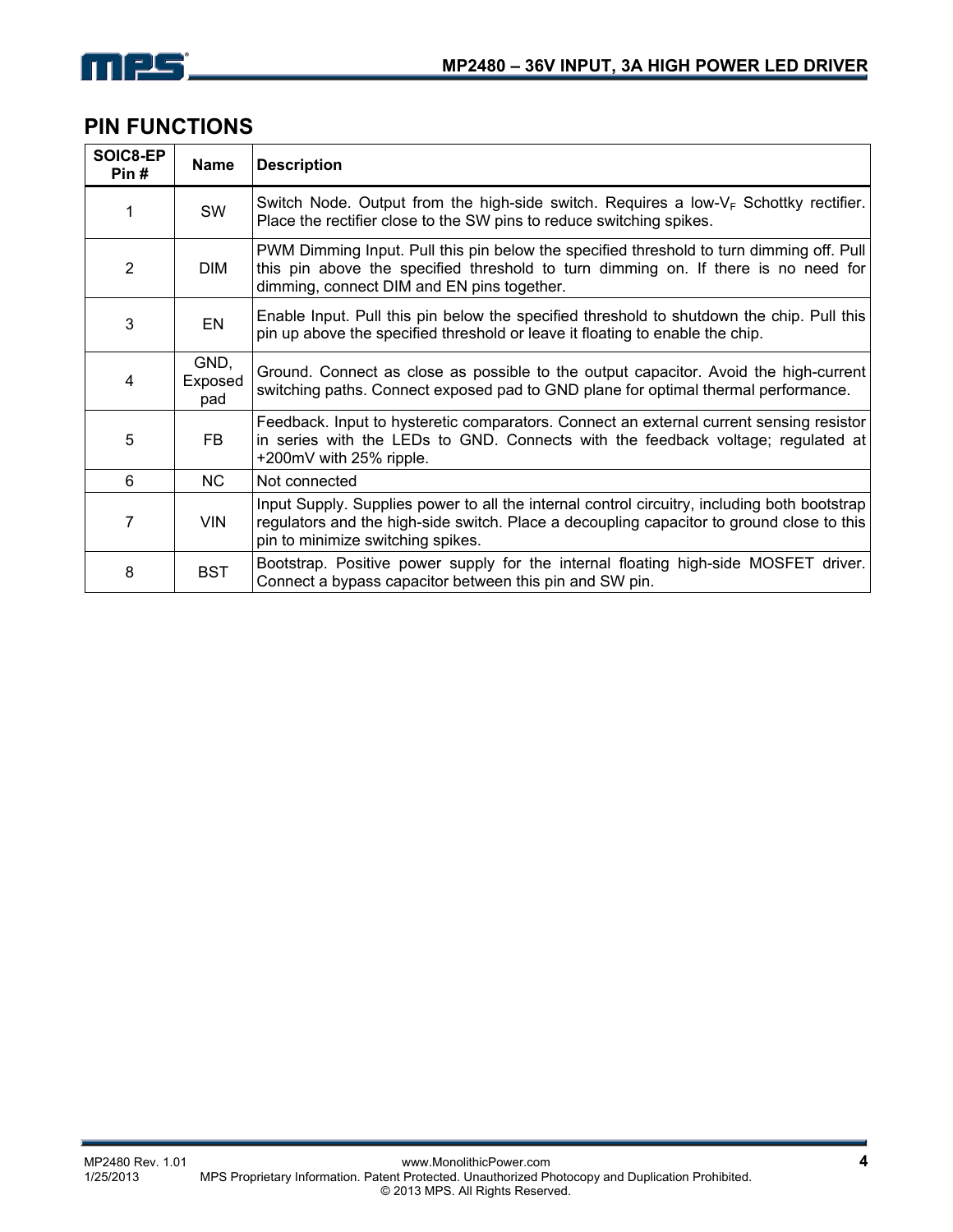

### **BLOCK DIAGRAM**

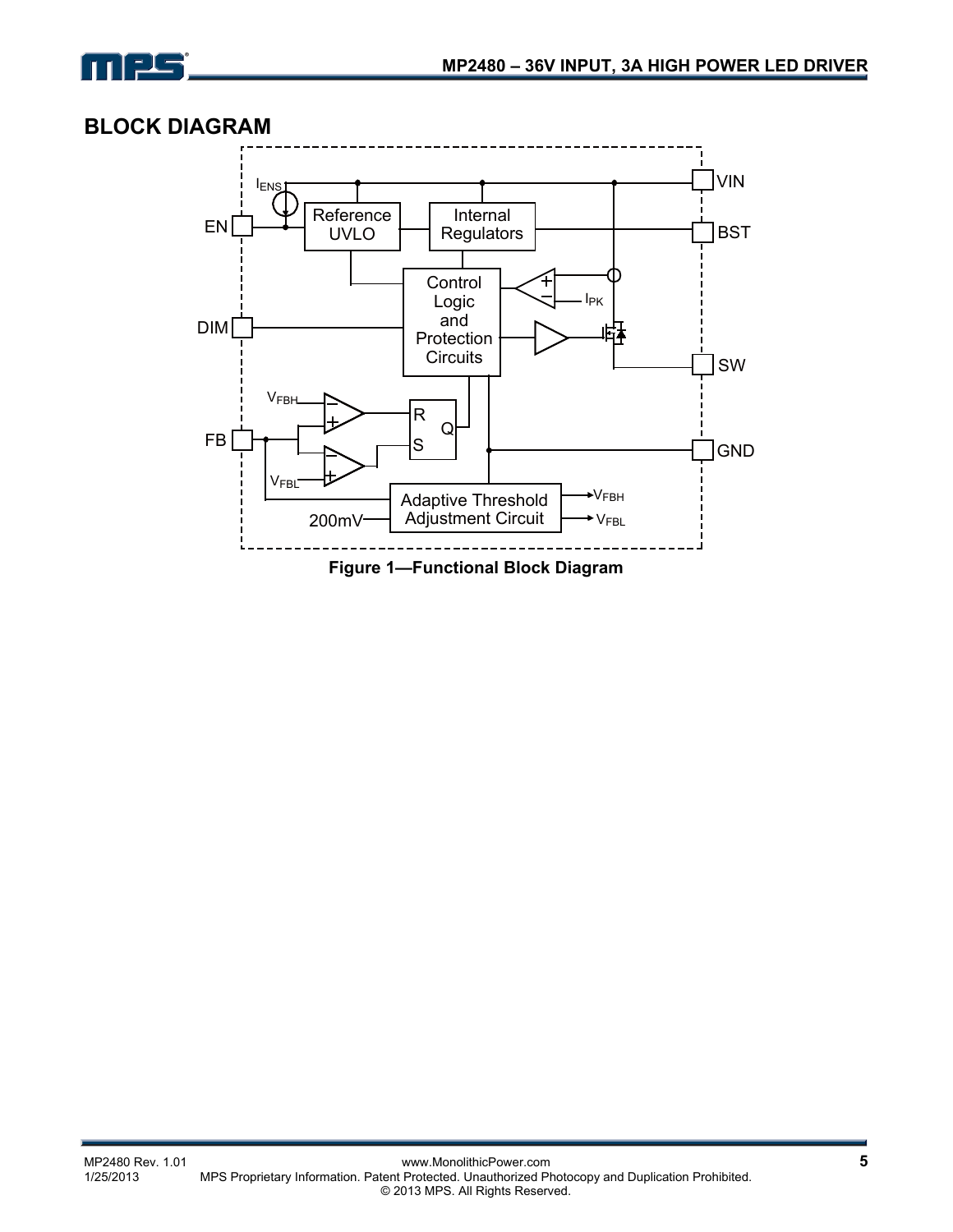

# **TYPICAL CHARACTERISTICS**



#### **IQ vs.Temperature**





**Average Voltage of FB vs. Temperature**

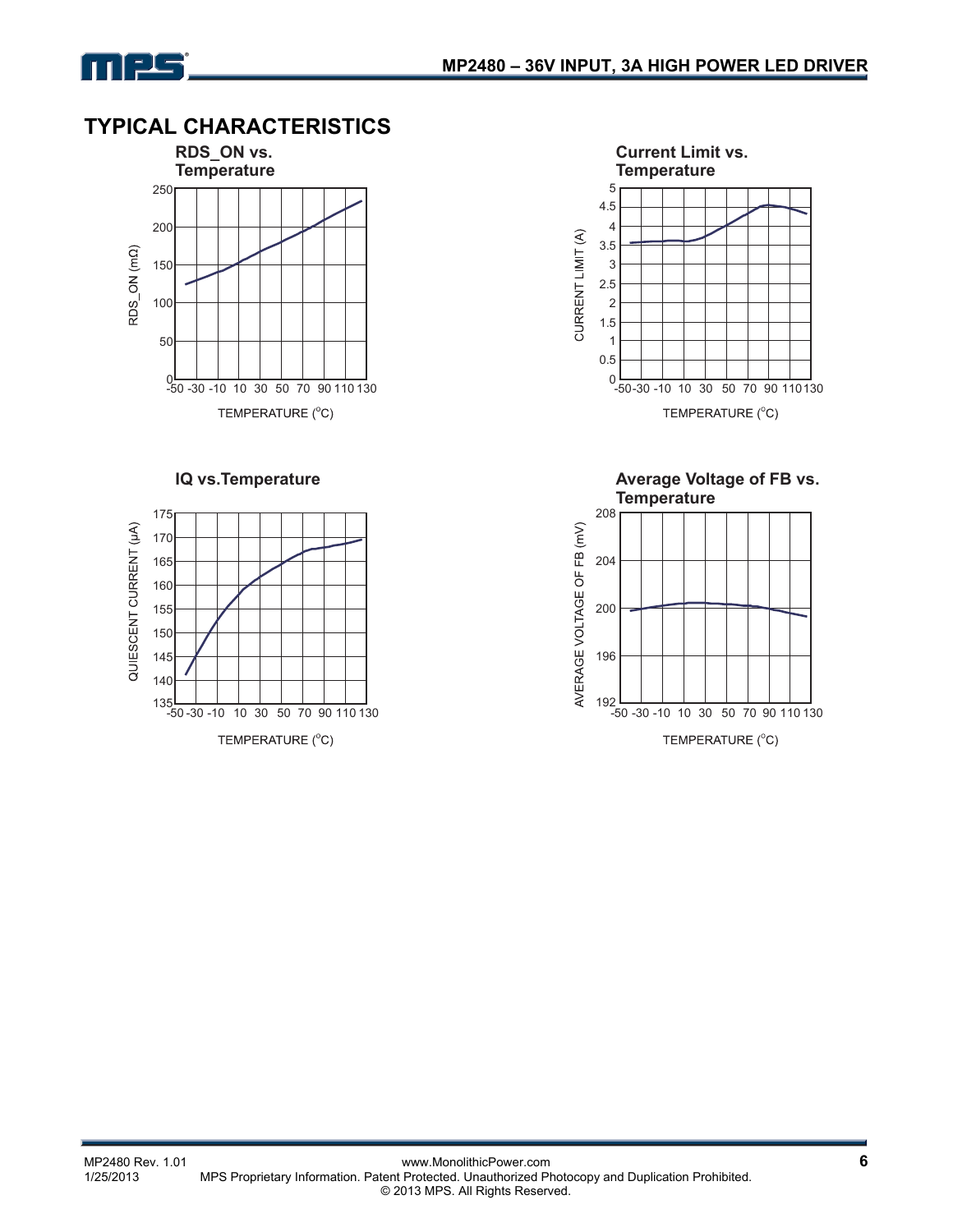

## **TYPICAL PERFORMANCE CHARACTERISTICS**

L=47μH, V<sub>IN</sub>=30V, ILED=2A, 7 LED Load, T<sub>A</sub>=25°C, unless otherwise noted.





**Steady State** 

**VIN Startup** 





**VIN Off** 









**EN Off** 

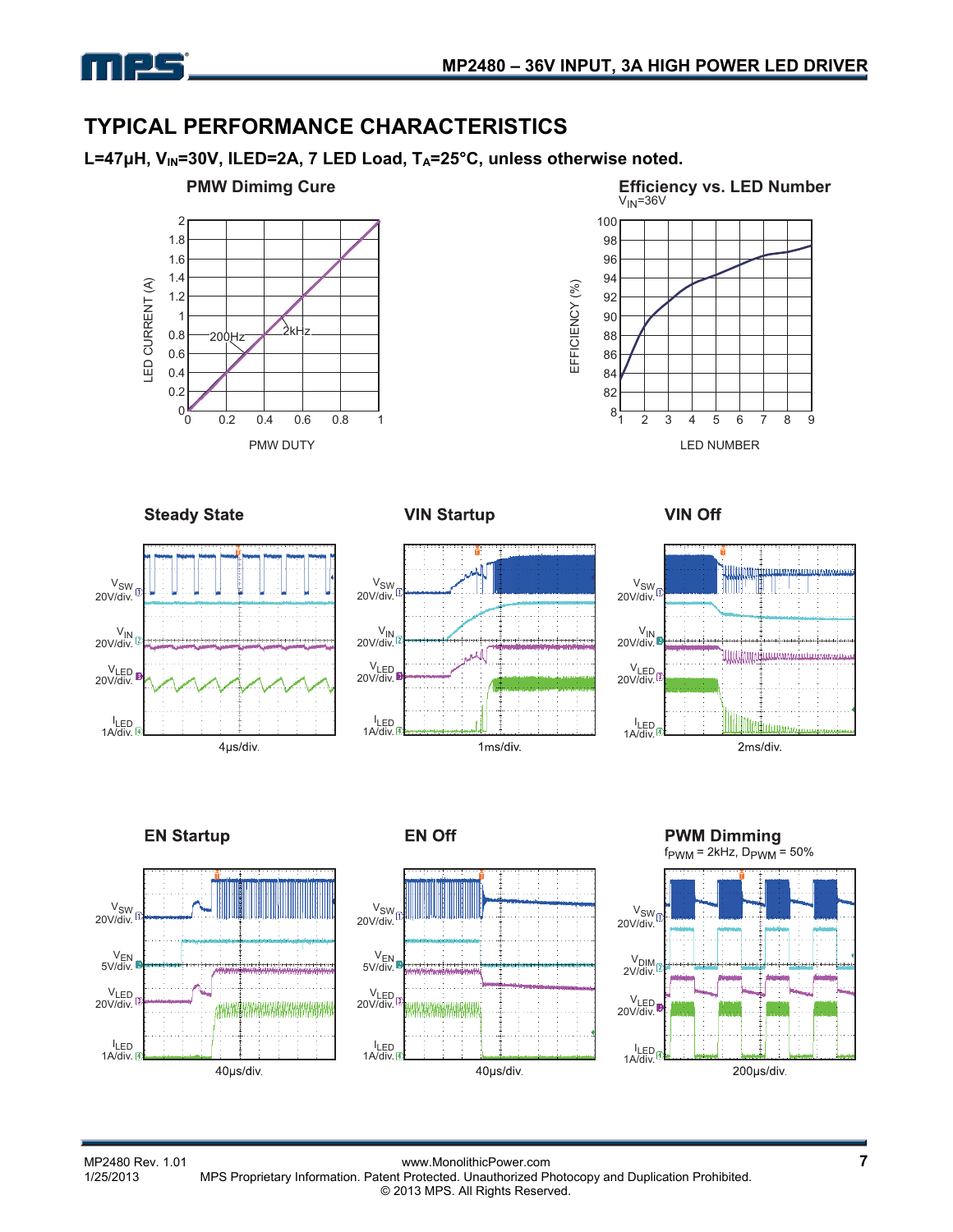

## **TYPICAL PERFORMANCE CHARACTERISTICS (continued)**

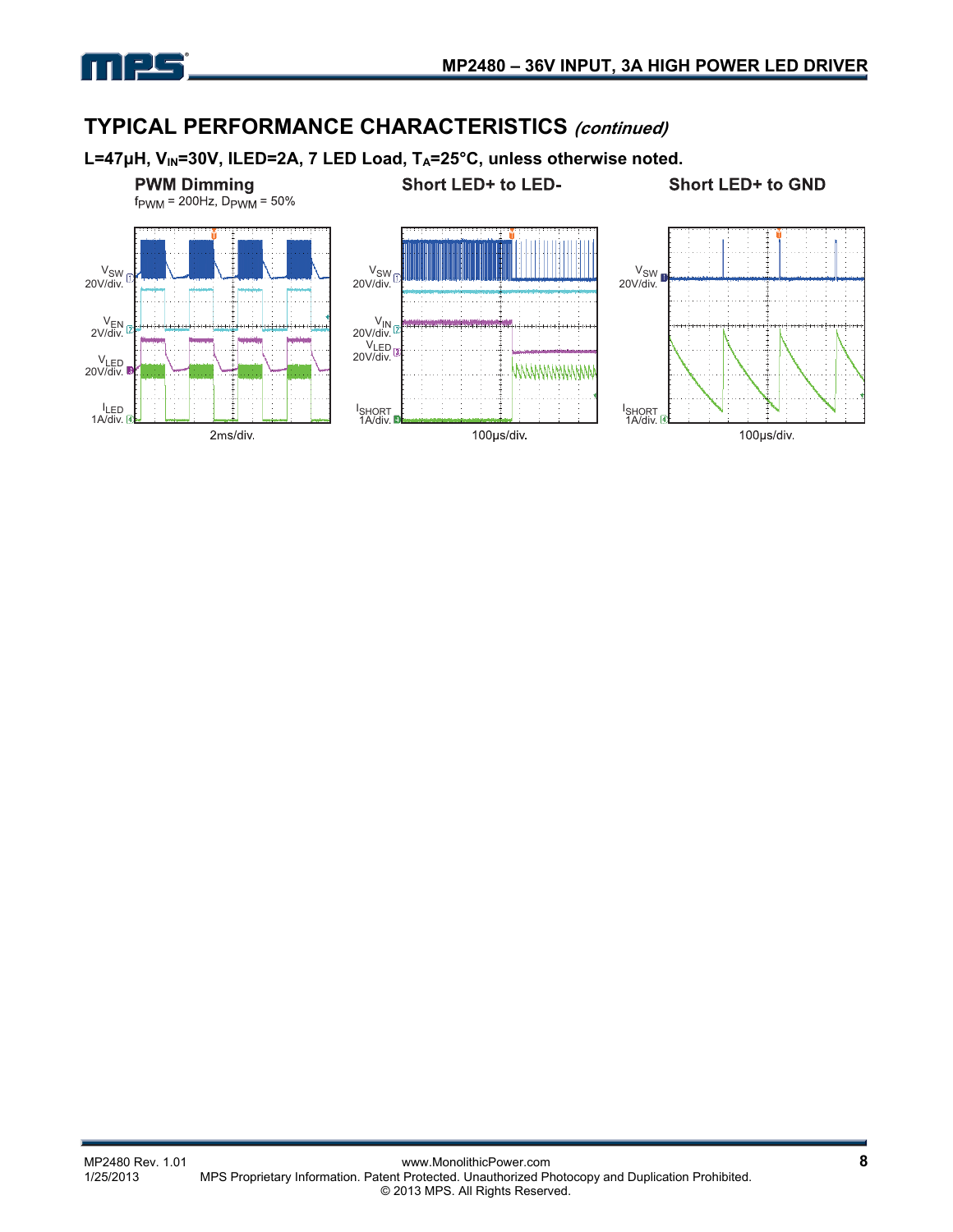

### **OPERATION**

#### **Hysteresis Current Control with Adaptive Threshold Adjustment**

MP2480 operates in a hysteretic current-control mode to accurately regulate the LED current. The sensing resistor  $(R_{FB})$  connects to the FB pin to sense the LED current. The power MOSFET turns on and remains on until the voltage on the FB pin rises to the upper threshold of 225mV. The power MOSFET then turns off and remains off until FB pin falls to the lower threshold of 175mV. The two thresholds are adaptive and adjust to compensate for circuit delay. This regulates the LED current very accurately with an average of 200mV at the FB pin.

#### **Enable Control**

The MP2480 has a dedicated enable-control pin (EN) with positive logic. Its falling threshold is 1.23V, and its rising threshold is 1.55V (320mV higher).

When floating, EN pulls up to about 3.0V by an internal 1µA current source so it is enabled. Pulling down a floating EN requires a current capability of 1µA..

#### **Floating Driver and Bootstrap Charging**

The floating power MOSFET driver is powered by an external bootstrap capacitor. This floating driver has its own UVLO protection, with a rising threshold of 2.2V and a falling threshold of 150mV.

The dedicated internal bootstrap regulator charges and regulates the bootstrap capacitor to around 5V.

In case the internal circuit does not have sufficient voltage and the bootstrap capacitor has insufficient charge, extra external circuitry can ensure that the bootstrap voltage is in the normal operational region. Refer to External Bootstrap Diode in the Application section.

#### **Under-Voltage Lockout (UVLO)**

Under-voltage lockout (UVLO) protects the chip from operating at insufficient supply voltage. The UVLO rising threshold is about 4.0V while its falling threshold is a consistent 3.6V.

#### **Thermal Shutdown**

Thermal shutdown prevents the chip from operating at exceedingly high temperatures. When the silicon die temperature rises above its upper threshold, the chip shuts down. When the temperature falls below its lower threshold, the chip is enabled again.

#### **LED Short Protection**

The LED current is within its limits and wellregulates while FB pin voltage is 200mV, as long as  $R_{FB}$  has not failed.

If the LED sensing resistor has failed or the output has shorted to GND, the voltage of FB pin falls.  $V_{\text{IN}}$  charges the inductor. When the inductor current reaches the current limit value, the power MOSFET turns off. MP2480 will retry the operation after about 300µs delay.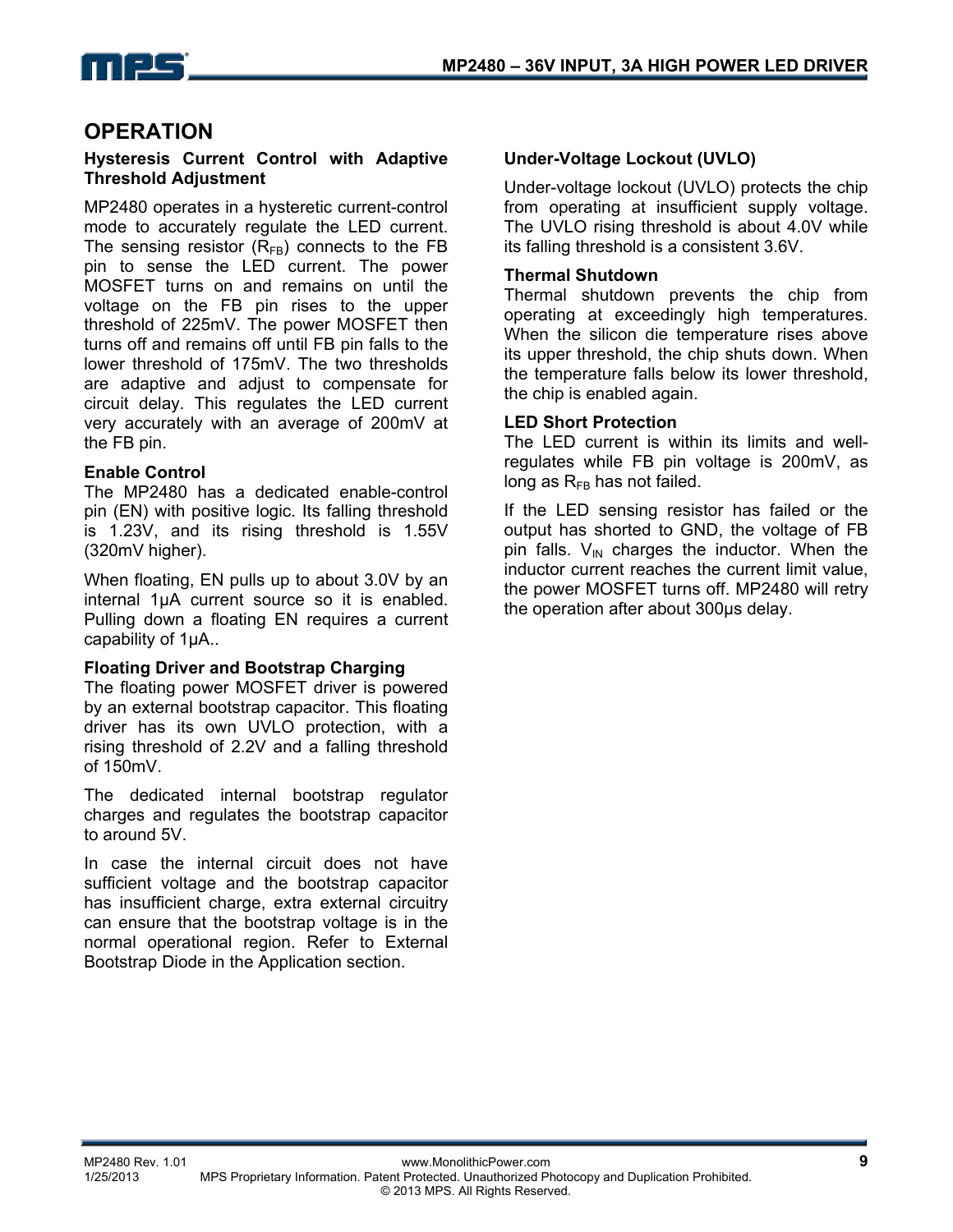

### **APPLICATION INFORMATION COMPONENT SELECTION**

#### **Setting the LED Current**

 $R_{FB}$  is connected in series to the LEDs and sets the LED current,  $I_{\text{LED}}$  The FB pin connects to the voltage on the sensing resistor  $R_{FB}$ , where.

$$
I_{LED} = \frac{V_{FB}}{R_{FB}}
$$

For example, for  $I_{LED}$  = 700mA,  $R_{FB}$  = 286m $\Omega$ .

#### **Inductor Selection and Frequency Setting**

The inductor L supplies a constant current to the LED. The inductor value is related to the switching frequency  $(f_s)$  setting:

$$
f_s = \frac{(V_{\text{IN}} - V_{\text{OUT}}) \cdot V_{\text{OUT}}}{V_{\text{IN}} \cdot L \cdot I_{\text{LED}} \cdot 25\%}
$$

Where  $V_{IN}$  is the input voltage, and  $V_{OUT}$  is the output voltage that drives the LEDs. A largervalue inductor will result in smaller switching frequency.

The peak inductor current is about:

$$
I_{\text{LP}}=I_{\text{LED}}\cdot 1.125
$$

Choose an inductor that will not saturate under the maximum inductor peak current.

#### **Output Rectifier Diode**

The output rectifier diode supplies the current to the inductor when the high-side switch is off. To reduce losses due to the diode's forward voltage and recovery times, use a Schottky diode.

The RMS current through the diode is about:

$$
I_{\scriptscriptstyle D}=I_{\scriptscriptstyle LED}\cdot\sqrt{1-\frac{V_{\scriptscriptstyle OUT}}{V_{\scriptscriptstyle IN}}}
$$

Choose a diode with a maximum reverse voltage rating greater than the maximum input voltage, and a current rating greater than the maximum diode current.

### **Input Capacitor C<sub>IN</sub>**

The input current to the step-down converter is discontinuous, and therefore requires a capacitor to supply the AC current to the stepdown converter and maintain the DC input voltage. Use low-ESR capacitors for best performance, especially for high-switching– frequency applications.

The RMS current through the input capacitor is about:

$$
I_D = I_{LED} \cdot \sqrt{\frac{V_{OUT}}{V_{IN}}} \ ,
$$

With low ESR capacitors, the input voltage ripple can be estimated as:

$$
\Delta V_{IN} = \frac{I_{LED}}{f_s \times C_{IN}} \times \frac{V_{OUT}}{V_{IN}} \times \left(1 - \frac{V_{OUT}}{V_{IN}}\right)
$$

Choose the input capacitor with a high-enough RMS current rating and enough capacitance for a small input-voltage ripple.

Include a small high-quality ceramic capacitor (0.1μF) placed as close to the IC as possible when using electrolytic or tantalum capacitors.

### **Output Capacitor COUT**

The output capacitor  $(C_{\text{OUT}})$  is not necessary to reduce the LED ripple current: The LED ripple current (peak-to-peak value) is about 15% of the LED DC current. However, the output capacitor can be used to further reduce the LED ripple current. Use low-ESR capacitors to limit the output ripple voltage. The output ripple voltage can be estimated by:

$$
\Delta V_{\text{OUT}} = \frac{V_{\text{OUT}}}{f_s \times L} \times \left(1 - \frac{V_{\text{OUT}}}{V_{\text{IN}}}\right) \times \left(R_{\text{ESR}} + \frac{1}{8 \times f_s \times C_{\text{OUT}}}\right)
$$

Where  $R_{ESR}$  is the equivalent series resistance (ESR) value of the output capacitor.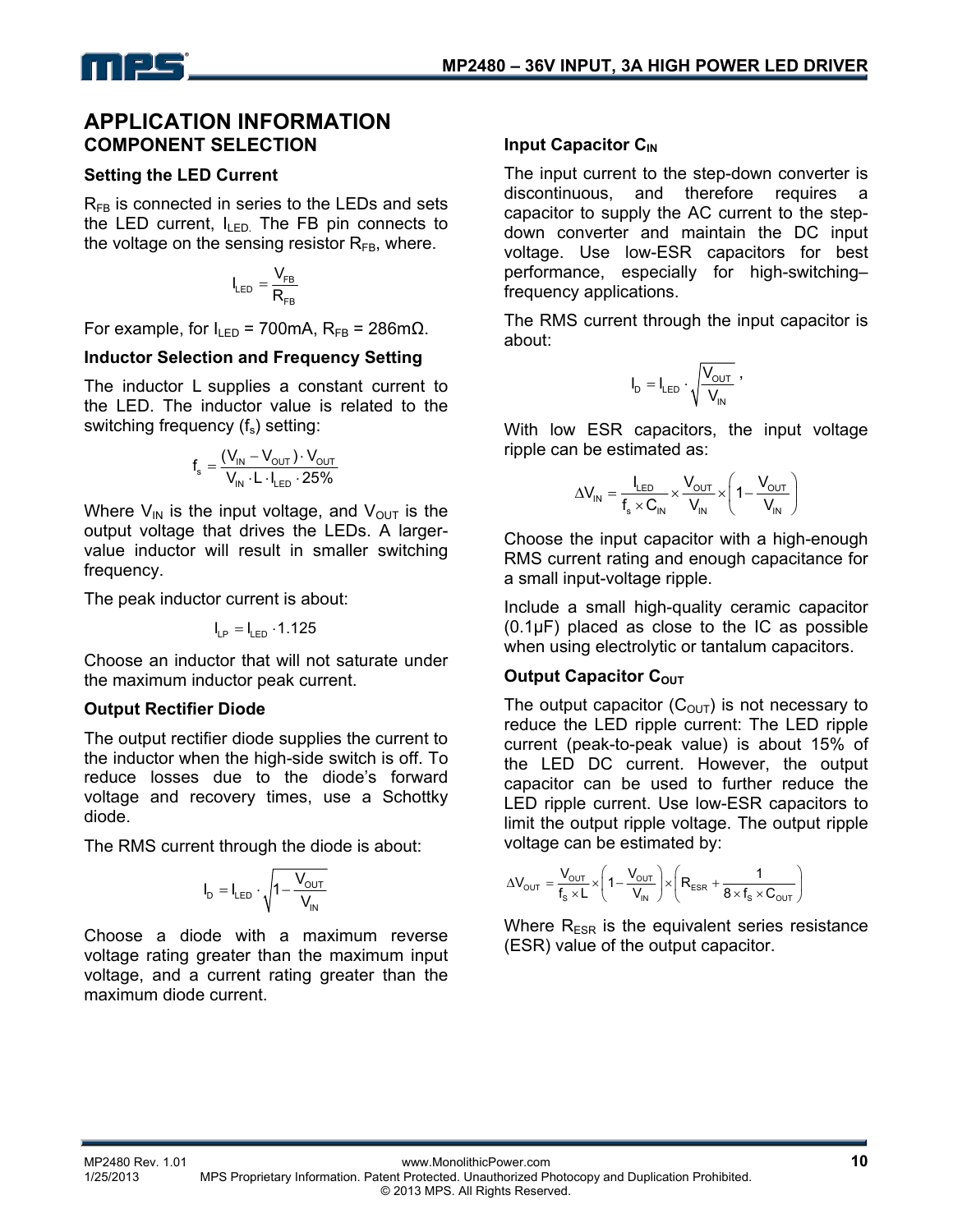

### **External Bootstrap Diode**

An external bootstrap diode may enhance the efficiency of the LED driver. For the cases listed below, add an external BST diode is from a 5V rail to the BST pin:

- There is a 5V rail available in the system;
- $V_{IN} \leq 5V$ ;
- $3.3V < V_{OUT} < 5V$ ;

Add a diode for high duty cycle operations (when  $V_{\text{OUT}}/V_{\text{IN}} > 65\%$ ), and for very-highfrequency (over 1.5MHz) applications.

The bootstrap diode can be low-cost, such as a IN4148 or BAT54.



**Figure 2—External Bootstrap Diode** 

#### **Layout Consideration**

Place the input decoupling capacitors and the catch diode as close to MP2480 ( $V_{IN}$  pin, SW pin and PGND) as possible, with short, wide traces. This reduces the voltage spike on the SW node and lowers the EMI noise level.

Run the feedback trace as far away from the inductor and noisy power traces as possible. Try to run the feedback trace on the opposite side of the PCB to the inductor, with a ground plane separating the traces from the inductor.

To improve thermal conduction, create a grid of thermal vias right under the exposed pad. Use small vias (15mil barrel diameter) so that the holes fill during the plating process. Very large holes can cause 'solder-wicking' problems during the reflow soldering process. Use a pitch (distance between the centers) of around 40mil to space the vias.